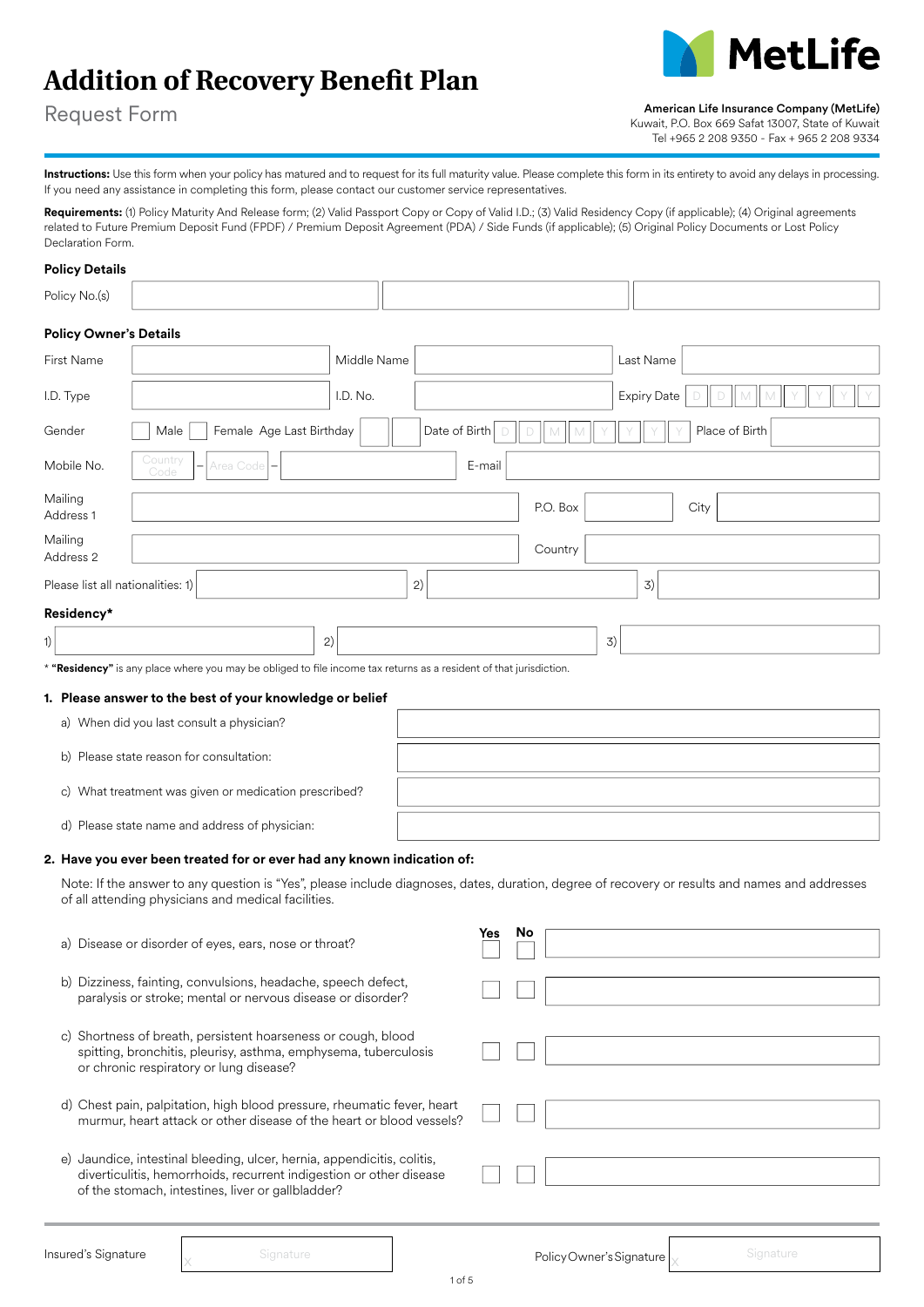| d) Chest pain, palpitation, high blood pressure, rheumatic fever, heart<br>murmur, heart attack or other disease of the heart or blood vessels?                                                     | YES | No |  |
|-----------------------------------------------------------------------------------------------------------------------------------------------------------------------------------------------------|-----|----|--|
| e) Jaundice, intestinal bleeding, ulcer, hernia, appendicitis, colitis,<br>diverticulitis, hemorrhoids, recurrent indigestion or other disease<br>of the stomach, intestines, liver or gallbladder? |     |    |  |
| c) Shortness of breath, persistent hoarseness or cough, blood<br>spitting, bronchitis, pleurisy, asthma, emphysema, tuberculosis<br>or chronic respiratory or lung disease?                         |     |    |  |
| f) Sugar, albumin, blood or pus in urine, venereal disease, stone or<br>other disease of kidney, bladder, prostate or reproductive organs?                                                          |     |    |  |
| g) Diabetes, thyroid or other endocrine disease?                                                                                                                                                    |     |    |  |
| h) Neuritis, sciatica, rheumatism, arthritis, gout, disease or disorder<br>of the muscles or bones, including the spine, back or joints?                                                            |     |    |  |
| Deformity, lameness or amputation?<br>i)                                                                                                                                                            |     |    |  |
| Disease of skin, lymph glands, cyst, tumor or cancer?                                                                                                                                               |     |    |  |
| Allergies; anemia or other disease of the blood?<br>i)                                                                                                                                              |     |    |  |
| 3. Are you now under observation or taking treatment or<br>medication for any disease or disorder?                                                                                                  |     |    |  |
| 4. Have you had any change in weight in the past year?                                                                                                                                              |     |    |  |
| 5. Have you within the past 5 years:<br>a) Had any mental or physical disease or disorder not listed above?                                                                                         |     |    |  |
| b) Had a check-up, consultation, illness, injury or surgery?                                                                                                                                        |     |    |  |
| c) Been a Patient in a Hospital, clinic, sanatorium or other<br>medical facility?                                                                                                                   |     |    |  |
| d) Had electrocardiogram, X-ray, other diagnostic test?                                                                                                                                             |     |    |  |
| e) Been advised to have any diagnostic test, hospitalization,<br>or surgery which was not completed?                                                                                                |     |    |  |
| 6. Do you intend to seek medical advice, treatment, or have<br>any medical tests performed?                                                                                                         |     |    |  |
| 7. AIDS (Acquired Immune Deficiency Syndrome) Describe in<br>detail any affirmative answers:                                                                                                        |     |    |  |
| i) Have you received medical advice, or treatment, in connection with<br>AIDS or an AIDS related condition or a sexually transmitted disease                                                        |     |    |  |
| ii) Have you been told you had AIDS or AIDS Related Complex?                                                                                                                                        |     |    |  |
| iii) Have you had or been told you had a positive blood test for<br>antibodies to the AIDS virus (Human Immunodeficiency Virus)?                                                                    |     |    |  |
| iv) Do you have any of the following which are unexplained:<br>Fatigue, weight loss, diarrhea, enlarged lymph nodes, or<br>unusual skin lesions?                                                    |     |    |  |

Insured's Signature  $\left.\right|_{\times}$  Signature Signature  $\left.\right|$  Policy Owner's Signature  $\left.\right|_{\times}$  Signature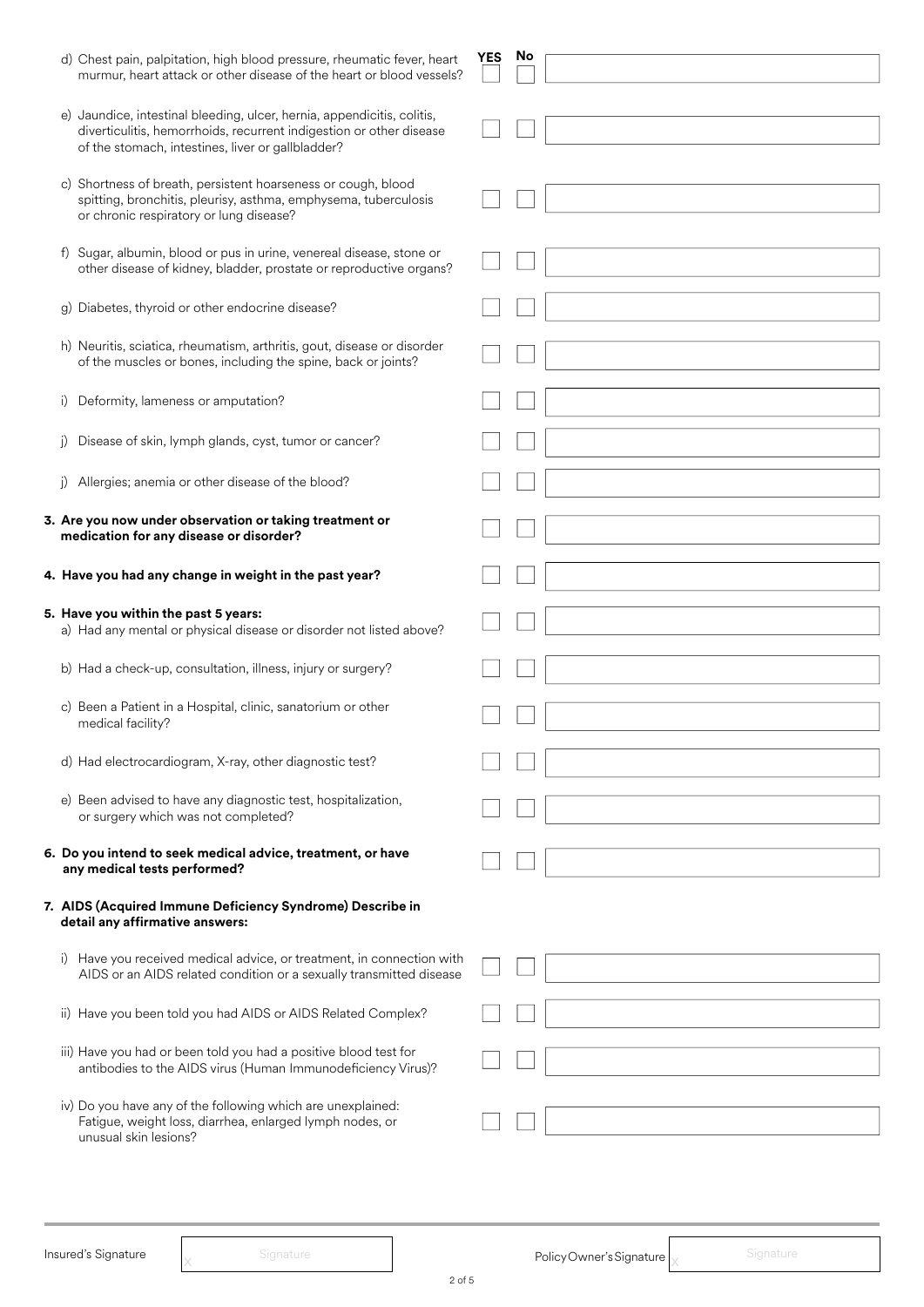#### **8. Please state current consumption of**

| Tobacco                                                                                                                        |                | per day/week | No<br>Yes                         |                  |              |  |  |  |
|--------------------------------------------------------------------------------------------------------------------------------|----------------|--------------|-----------------------------------|------------------|--------------|--|--|--|
| Alcohol                                                                                                                        |                | per day/week |                                   |                  |              |  |  |  |
| If you do not smoke cigarettes now but did so previously, when did<br>you stop?                                                |                |              |                                   |                  |              |  |  |  |
| 9. Family history: Tuberculosis, diabetes, cancer, high blood<br>pressure, heart or kidney disease, mental illness or suicide? |                |              |                                   |                  |              |  |  |  |
|                                                                                                                                | Age if Living? |              | State of Health / Cause of Death? | Age at diagnosis | Age at Death |  |  |  |
|                                                                                                                                |                |              |                                   |                  |              |  |  |  |
| Father                                                                                                                         |                |              |                                   |                  |              |  |  |  |
| Mother                                                                                                                         |                |              |                                   |                  |              |  |  |  |

| No. of Living        |                            |                                                    |         |            |     |     |  |     |    |
|----------------------|----------------------------|----------------------------------------------------|---------|------------|-----|-----|--|-----|----|
| 10. For Females Only |                            |                                                    |         |            |     |     |  | Yes | No |
|                      |                            |                                                    |         |            |     |     |  |     |    |
|                      |                            | b) Are you now pregnant? (If yes, how many months) |         |            |     |     |  |     |    |
|                      | 11. a) Your present weight |                                                    | lbs. or |            | kg. |     |  |     |    |
|                      | b) Your present height     |                                                    | ft.     | $In.$ $Or$ |     | cm. |  |     |    |

#### **Declarations**

No. of Living

- (a) I declare that I am the person named as the Proposed Insured and that the above statements and answers are true and complete to the best of my knowledge and belief. I confirm that they are correctly recorded and are a continuation of and form a part of the application on my life to American Life Insurance Company (MetLife).
- (b) I understand that Coverage and /or Payment under the insurance contract will NOT be made if: (i) the policyholder, insured, or person entitled to receive such payment is residing in a sanctioned country; or (ii) the policyholder, the insured or person entitled to receive such payment is listed on the Office of Foreign Assets Control (OFAC) Specially Designated Nationals (SDN) list, the OFAC Sectorial Sanctions Identifications list or any international or local sanctions list; or (iii) the payment is claimed for services received in any sanctioned country.

I also understand that the Company shall not be liable to pay any claim or provide any coverage or Benefit to the extent that the provision of such coverage or Benefit would expose the Company to any sanction under any applicable laws.

(c) I hereby grant MetLife my unambiguous consent, to process, share and transfer my Personal Data\* to a recipient inside or outside this country (including but not limited to MetLife Inc. and / or American Life Insurance Company's Headquarters and their branches, affiliates, reinsurers, business partners and / or to any actual or potential assignee, novatee or transferee of MetLife) where the processing, transferring or sharing of my Personal Data is requested by any of the above mentioned recipients or necessary or required for the performance of MetLife's obligation under this application and / or the insurance policy, or to comply with any obligation which MetLife is subject to.

**\*Personal Data** means all information relating to me (whether marked "personal" or not) disclosed to MetLife by whatever means either directly or indirectly which concerns, including but not limited to, my medical conditions, treatments, prescriptions, business, operations, contact details, account balances / activities or any transactions undertaken with MetLife".

(c) I hereby authorize MetLife to send me notifications and notices via short message service "SMS" and I accept receiving SMS and understand that MetLife makes no warranty that the SMS will be uninterrupted or error free and any such error or interruption shall not be deemed or treated in any way whatsoever to create any liability on MetLife and I acknowledge that I shall not file any complaint or claim against MetLife for any SMS error or interruption or for any reason related to receiving / not receiving SMS.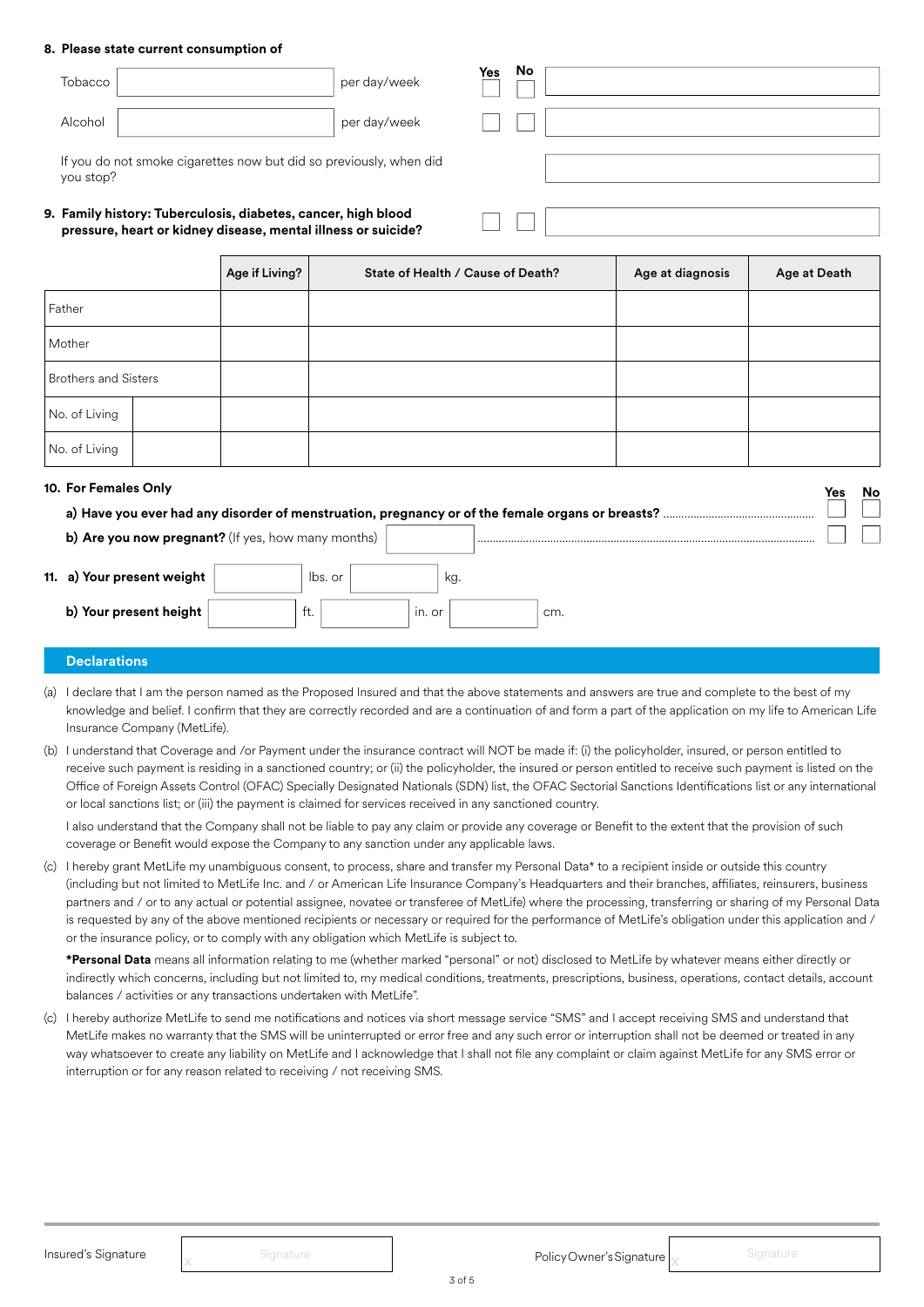**In submitting and in signing this form, the applicant(s) certify(ies) that the Insured, Joint Insured, Applicant, and any designated Beneficiary(ies):**  (select the answer that applies)

**ARE ARE NOT** United States persons for United States (U.S.) Federal Income Tax purposes (1)(2)

The Applicant(s) agree(s) to inform the Company within thirty (30) days of the Applicant(s) knowledge of such change if the Applicant(s) or any designated Beneficiary become(s) a U.S. person of U.S. Federal Income Tax purposes or if the Applicant(s) assign(s) the policy to such a U.S. person.

Please note that a false statement or misrepresentation of tax status by a U.S. person could lead to penalties under U.S. law.

If you are a United States person, fill in the details below:

- **U.S. Tax ID number of Applicant(s) & Insured:**
- **U.S. Tax ID number of Beneficiary(ies):**
- 1. This question is for U.S. Federal Income Tax purposes. The U.S. Internal Revenue Service requires the Company to report the taxable income paid to persons subject to United States Federal Income Tax. PLEASE NOTE that if you are a U.S. person for U.S. tax purposes and fail to provide a U.S. Tax Identification Number to the Company, the IRS requires the Company to withhold tax from taxable income payments made to you at the rate of up to 31%.
- 2. For purposes of this declaration a U.S. person is a citizen or resident of the United States, a United States partnership, and trust which is controlled by one or more U.S. persons and is subject to the supervision of a U.S. court.

#### **Foreign Account Tax Compliance Act (FATCA) declaration:**

The Insured / Owner consents to MetLife, its officers and agents disclosing any Confidential Information to:

- (i) Any group member and representatives of MetLife in any jurisdiction (together with MetLife, the "Permitted Parties");
- (ii) Any persons as required by any law (including but not limited to the U.S.A. Foreign Account Tax Compliance Act) or authority (including but not limited to the U.S.A. Internal Revenue Service) with jurisdiction over any of the Permitted Parties;
- (iii) Professional advisers, insurer, reinsurer or insurance broker and service providers of the Permitted Parties who are under a duty of confidentiality to the Permitted Parties;
- (iv) Any actual or potential assignee, novatee or transferee in relation to any of MetLife's rights and / or obligations under this Policy (or any agent or adviser of any of the foregoing);

**"Confidential Information"** means all information relating to the Insured / Owner (whether marked "confidential" or not) disclosed by whatever means either directly or indirectly to MetLife which concerns the business, operations or customers of the Insured / Owner (including but not limited to contact details, tax identification number / social security number, account balances / activities or any transactions undertaken with MetLife)."

MetLife will deduct any withholding required by the US Foreign Account Tax Compliance Act ("FATCA").

MetLife reserves the right, within its sole discretion, to terminate the Policy in the event that appropriate documentation of Insured's / Owner's US or non-US status for purposes of FATCA is not timely provided to MetLife. In particular, in the event that applicable local laws or regulations would prohibit withholding on payments to the account or prohibit the reporting of the account, and no waiver of such local law is obtained, MetLife reserves the right to close the account.

#### **E-mail Declaration:**

By providing your E-mail address and signing this application you agree to receive the policy document, certificate and / or any other documents ["Documents"] via electronic mail ["E-mail"]. Please be aware that having chosen this electronic delivery of Documents, it is your responsibility to ensure that the E-mail address you have provided us is correct at all times.

MetLife is not responsible for non-receipt of E-mails due to invalid E-mail addresses or other technical problems related to your E-mail service. If you would like to change your E-mail address with MetLife, or if you would like a paper copy of the Documents, or if you believe that you have

not received your Documents, please notify us immediately. By signing this application, you understand and agree that if you wish to discontinue receiving Documents electronically it is your obligation to revoke this Authorization by another written document.

By signing this application also, you declare that you have read and understood MetLife's privacy policies and Terms of Use on www.metlife.com /about/privacy and you will review any Terms of Use or Privacy Statement of any future service providers used by MetLife. You understand that although MetLife take every precaution to protect the privacy of members' information, MetLife cannot guarantee safety of your information. You consent to provide your E-mail address to be included in MetLife's E-mail list and accept any inherent risks involved with E-mail communications.